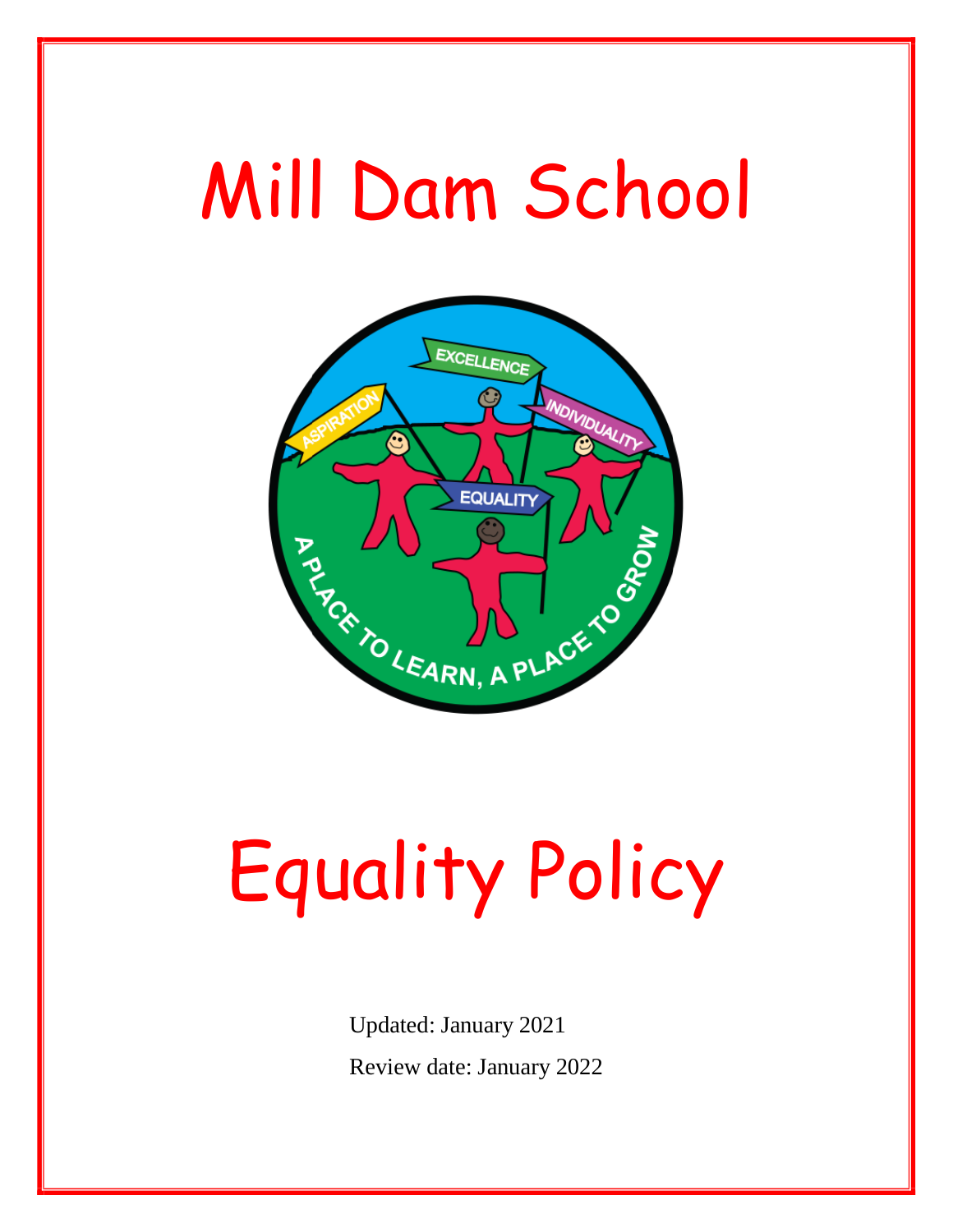This statement sets out our commitment to fair and equal treatment of all pupils, staff, visitors, prospective employees and any other members of our school community in relation to race, disability, sex, age, religion or belief, sexual orientation, pregnancy and maternity and gender reassignment, marriage or civil partnership. It also outlines the strategies and procedures in place to ensure that equality is effectively practiced in our school, and these 'Protected characteristics' are not the basis for any for of inequality or discrimination. Through this we will meet all our statutory duties under the public sector equality duty (known as the PSED or the equality duty) 2011:

- 1. Eliminate discrimination, harassment, victimisation and other conduct that is prohibited by the Equality Act 2010.
- 2. Advance equality of opportunity between people who share a protected characteristic and people who do not share it.
- 3. Foster good relations across all protected characteristics between people who share a protected characteristic and people who do not share it.

Equality is not about treating everyone the same – it is about making changes so everyone has the same opportunities.

Diversity is about valuing all sorts of differences.

Mill Dam School is a fully inclusive environment committed to ensuring all members of our school are: Safe, Healthy, Enjoying and Achieving, Making a Positive Contribution to Society and acquiring cultural capital through involvement with our school and community.

At Mill Dam School everyone has a voice, which is valued, and opportunities are provided for all stakeholders to express their concerns and ideas including Academy standards committee, parent voice and student parliament.

## **Introduction**

Mill Dam School is fully committed to ensuring everyone is treated fairly and with respect and that all our children, staff and volunteers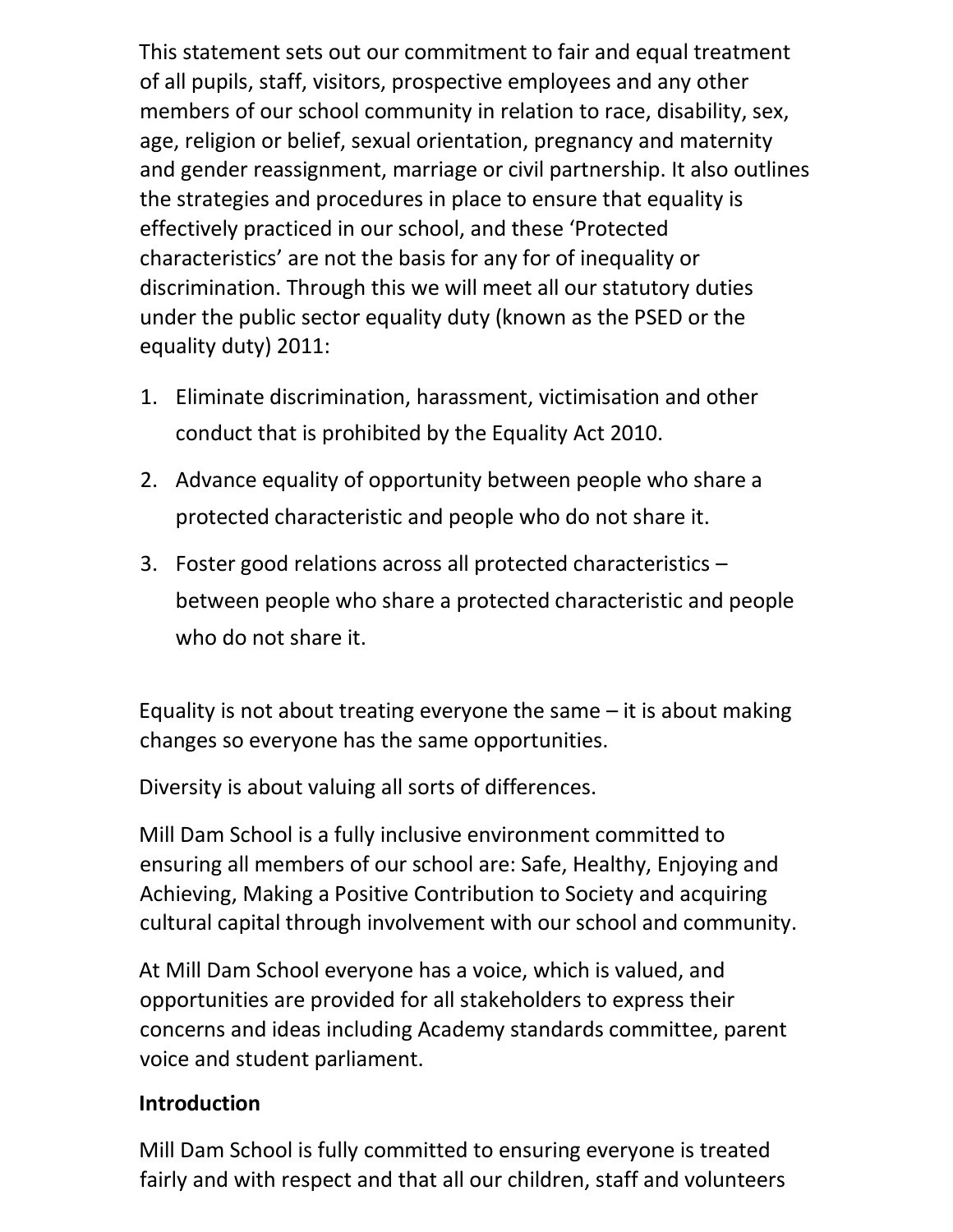are given every opportunity to achieve their full potential. Historically Mill Dam School has been predominately white British so it is important that our children are given opportunities to experience diversity and understand the values of equality.

All pupils will have equal access to a broad balanced curriculum with adjustments or personalization where needed to ensure that fair opportunities are given to all.

We believe that everyone has the right to work and learn in a safe and supportive environment.

We have developed a culture of inclusion and diversity in which people feel free to participate fully in school life.

The achievement of all pupils is monitored and we use this data to raise standards and ensure inclusive teaching (see also SEND policy and Pupil Premium planning).

We make reasonable adjustments to make sure that the school environment is as accessible as possible to everyone (see accessibility policy).

We believe that diversity is a strength which should be respected and celebrated by all those who learn, teach and visit here.

Through these steps we will meet our duty to:

Remove or minimise disadvantages

Take steps to meet different needs

Encourage participation when it is disproportionately low.

#### **Explanations of organisation**

This statement refers throughout to the right of all individuals to be treated fairly and equally. This is relevant to all members of our school community including pupils, parents, staff, governors, visitors and prospective employees. It deals with generic issues relevant to all areas of equality. Many of the statutory duties outlined above actually overlap. Where there are specific issues or procedures within a statutory document these will be highlighted or referred to within the appendices.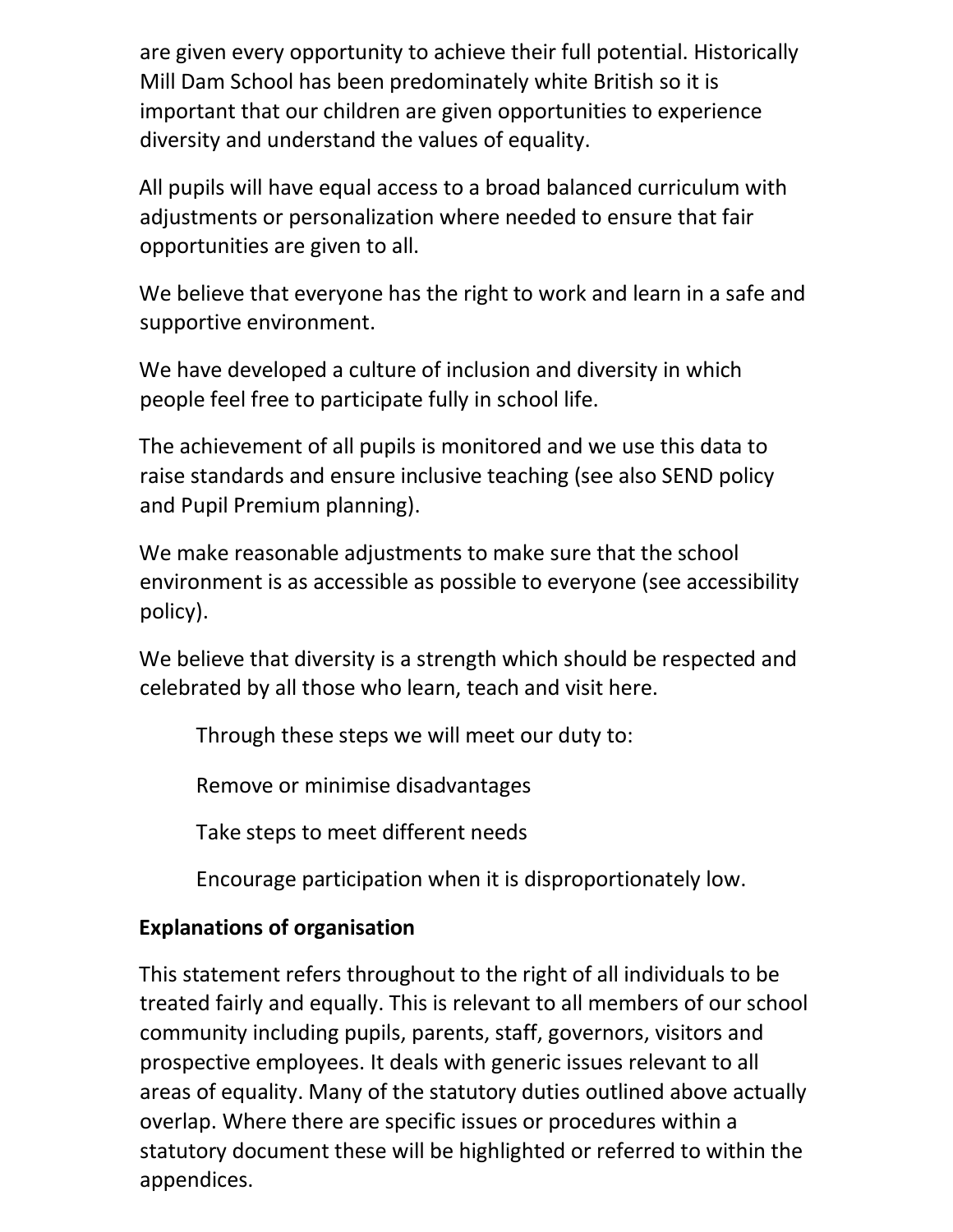This statement covers all aspects of school life, including all extended services activities, school visits, residential visits and any transportation. It covers the recruitment of prospective staff and governors. It covers access to all parts of school and the curriculum. It covers all parts of the school day including child care provision, teaching and lunchtime.

## **Definitions**

The definition of equality we understand is:

Equality is about making sure people are treated fairly and given fair chances. Equality is not about treating everyone in the same way, but it recognises that their needs are meet in different ways.

So, what is diversity?

Diversity is about valuing individual difference. It is about recognising, valuing and managing differences to enable all to contribute and realise their full potential. Diversity challenges us to recognise and value all sorts of differences.

The definition of disability we understand is:

A physical or mental impairment which has a substantial and longterm adverse effect on a person's ability to carry out normal day-today activities

This would also include long term medical conditions or illness and mental health.

People can also experience prejudice because of their religion or nationality.

#### **Involvement of others.**

In order for this statement to be implemented effectively, a wide range of people need to be involved and aware of the objectives of the policy: Pupils, staff, parents, governors and service users.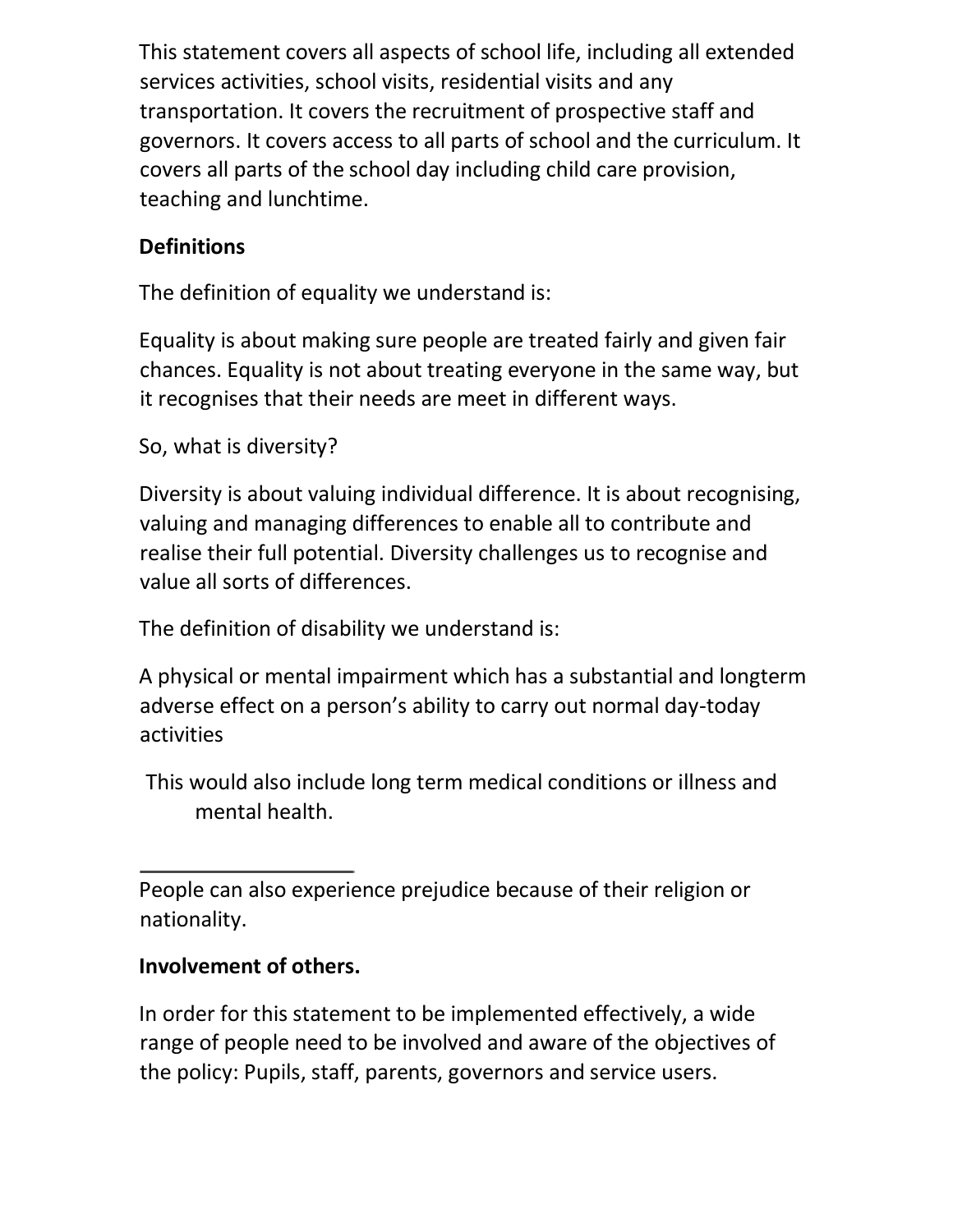#### **Actions to promote equality at Mill Dam School**

Opportunities will be actively sought to promote positive images of all groups in society through the curriculum and to explore why some groups are treated differently and how we can respond to this – this will be done firmly but sensitively.

If a situation arises where any one person is potentially at risk of not being treated the same as others or not able to access the same opportunities to address this. (This includes physical access to buildings, visits and residential)

Any issues which need to addressed or discussed will be done in an inclusive and non judgmental way, equipping our students to deal with diversity appropriately and prevent or reduce any future incidents.

Pupil tracking data will be used to monitor the progress of all children and any inequalities will be investigated and addressed through targeted intervention, so all children are able to achieve their potential.

All staff will be made aware of the correct procedures for identifying, recording and reporting any action they consider to be discriminatory – staff will always inform a member of the leadership team.

If, through an investigation, any members of staff were identified as acting in a discriminatory way, then appropriate action would be taken – including disciplinary action if necessary.

All incidents of harassment or bullying will be thoroughly investigated, recorded and dealt with according to the behaviour policy – if there are any concerns regarding disability, racism or inequality these will be reported to the appropriate body within the MAT and DSL.

Parents of any pupils involved in any of the incidents outlined above – perpetrator or victim – will be informed and, if relevant, kept up to date about the subsequent investigations.

We will monitor any incidents of harassment and bullying of disabled persons and they will be encouraged to report and take action against offenders.